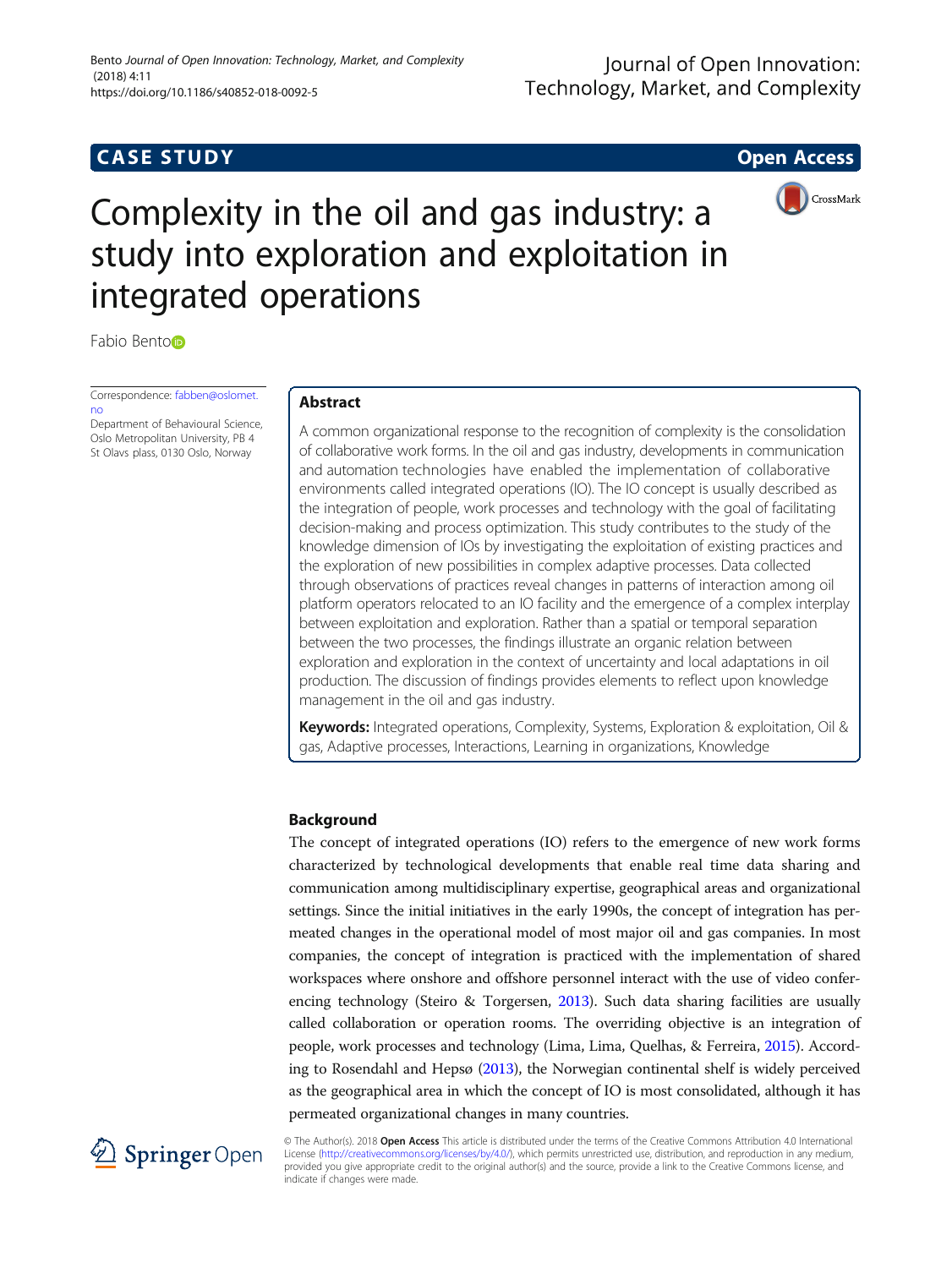Integrated operations can be intuitively defined as shared spaces where multiple operations are remotely controlled in a collaborative manner with the use of information and communication technologies. IO is more than a simple adoption of new technology but a major organizational change in terms of perceptions of limitations of deep-rooted assumptions in the oil and industry. As described by Lochmann ([2012](#page-16-0)), there is a recognition of complexity in oil production surveillance breaking with a once dominating approach in which production processes could be divided, understood and modelled separately. Similarly, OLF [\(2005](#page-16-0)) states that IO processes break with a traditional way of structuring production operations in a sequential manner by introducing a parallel collaborative process in which processes and agents are interdependent.

The reduction of accommodation costs by moving personal onshore is a common motivation to implement IO. However, the expected benefits of IO go beyond that. It is usually expected that IO will promote an organizational environment that facilitates faster and better decision-making. However, more recent research have addressed human and organizational challenges that had been little explored in earlier studies. Initial research on integrated operations often demonstrated an overoptimistic expectation on IO and a bias on technology issues (Hepsø, [2006](#page-15-0)).

Researching IO in oil and gas is important for several reasons. First, there is the importance of this industry to global and national economies. This study was conducted in a context of international crisis with an oil price decline of as much 60% bringing important economic and social consequences. However, the oil price decline is not the only crisis faced by oil companies. There is a knowledge crisis one expressed by the need to develop new strategies to identify the emergence and dissemination of new knowledge in order to thrive in a complex and uncertain market environment. Second, there is the industry need to understand the knowledge dimension of IO beyond its technological dimension. The implementation of IT-based knowledge management tools has facilitated the storage of information (Grant, [2013\)](#page-15-0). On the other hand, the capacity to learn, develop and share knowledge seems highly dependent on how members interact. Such tools are little relevant in addressing tacit dimensions of learning and situated practices that have a highly experiential character in which knowing and doing cannot be separated from each other (Gherardi & Nicolini, [2002](#page-15-0)). Hence, there is a here an industrial need to understand more about the human interactional aspect of IO environments on the interplay between existing knowledge and the exploration of new one which may lead to the emergence of innovation.

#### Exploration and exploitation related to open innovation

Understanding exploitation and exploration processes in organizations is relevant to open innovation in at least three ways. First, as claimed by Yun, Won and Park ([2016](#page-16-0)), (p. 22), open innovation is based on the flow of technologies and knowledge across the formal boundaries of firms. From this perspective, one may argue that it is also important for open innovation to understand the flow of knowledge and networks of diffusion at the organizational level. In this respect, West and Gallagher [\(2006\)](#page-16-0) state that open innovation involves facilitating and integrating not only external but also internal sources of innovations. Second, there is the recognition that innovation always involves a "quest in the unknown" as asserted by Han ([2017](#page-15-0), p. 2) and therefore there is the need to understand how exploration occurs in organizational settings. Third, there is a relation between the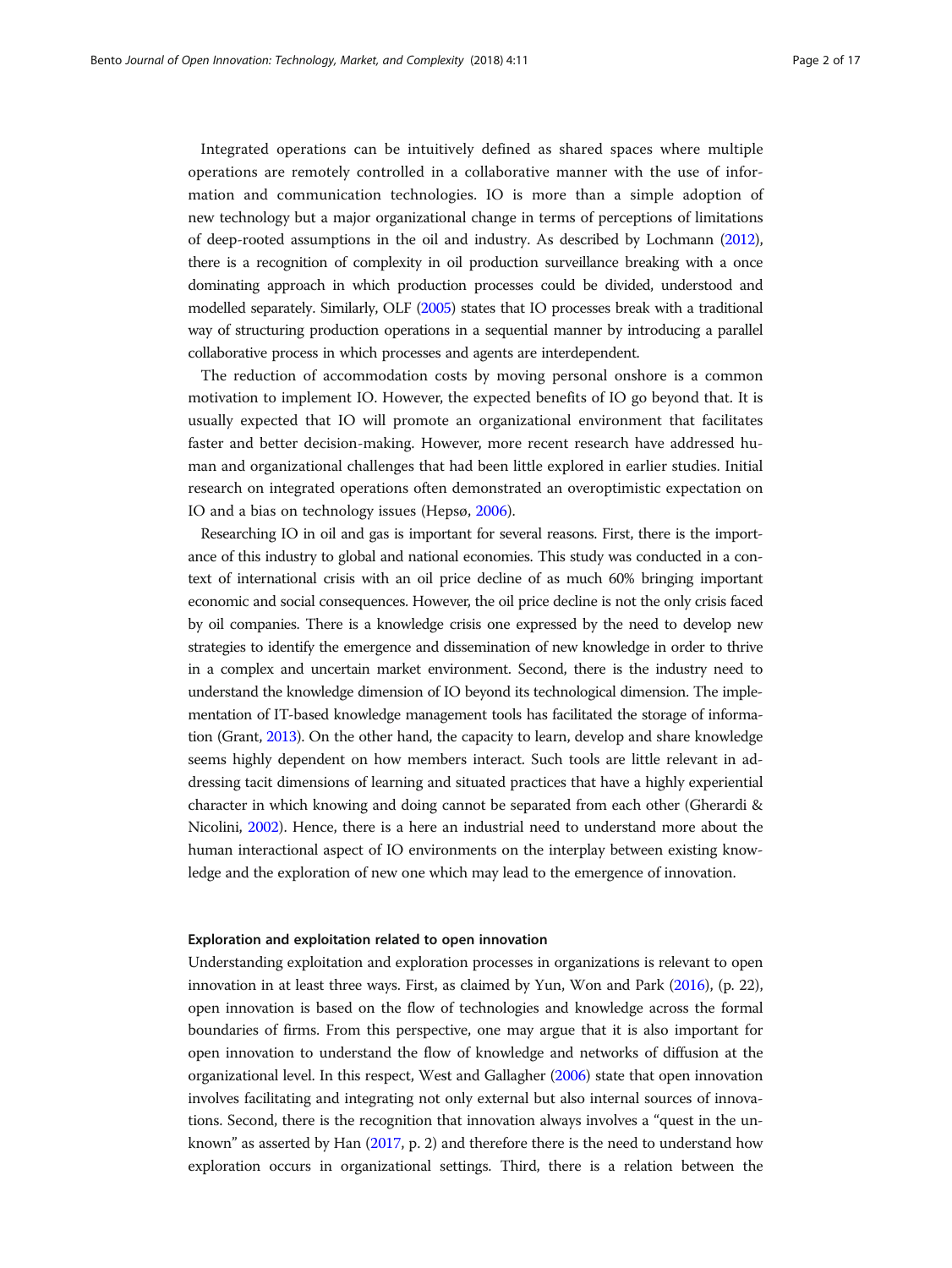emergent dimension of knowledge and open innovation as described by Dougherty ([2017\)](#page-15-0). Emergence is indeed a central characteristic of complex systems. This means recognizing that knowledge that can potentially lead to innovation may also emerge in organizational units that have not initially been designed for exploratory purposes such as the IO facility studied here. Furthermore, as stated by Yun et al. ([2016](#page-16-0)), there is an intrinsic relation between open innovation, complex adaptive systems and evolutionary change. As recognized by the authors, companies struggle to survive if they do not meet the needs of their surrounding market environment. In evolutionary terms, this challenge may be understood as the need to match the complexity of an ever-changing environment by allowing internal variation and facilitating processes of interaction from which innovation may emerge (Andersen, Ree & Sandaker, [2010](#page-15-0)). This study aims at contributing to understanding this relation by looking at exploitation at exploration at the organizational level from an evolutionary perspective: therefore interaction and variation are the central elements of the conceptual framework operationalized here.

#### Article structure

In the first part of the article, I review literature conceptualizing knowledge and learning in IOs. As the review shows, concepts such as communities of practice, capability and resilience have brought important insights but did not explicitly approached exploitation and exploration. In the second part, I articulate a conceptual framework of complexity. The present study contributes to this field by applying a frame reference of complex systems to explore processes of interaction and knowledge in IO settings. Organizational responses to complexity raises questions about the relation between exploring new alternatives leading to the development of new knowledge and the exploitation of preestablished knowledge (Levinthal & March, [1993;](#page-15-0) March, [1991\)](#page-16-0). In the third part, I present findings from an empirical observation of processes of interaction in a remote control operation room in one major oil and gas company. In the last part, I discuss findings highlighting changes in interaction patterns and a complex co-existence in time and space of exploitation and exploration.

#### Knowledge in integrated operations: A review of the literature

The simple implementation of common technology platforms or common access to information in the form of databases does not automatically grant successful collaboration or knowledge creation. Therefore, patterns of interaction are important. Hepsø [\(2009](#page-15-0)) places IOs as forms of common information spaces that expectedly promote multidisciplinary collaboration and knowledge creation. As described by Hepsø [\(2009\)](#page-15-0), common information spaces such as IOs are dynamic spaces which are mostly unstable and mutable. These are multidisciplinary spaces where different communities of knowing bring their own expertise and engage in process of communications. In such heterogeneous settings, there is a need for a common understanding in order to fulfill its function. For Filstad, Hepsø and Skarholt [\(2013](#page-15-0)), (p. 77), "knowledge sharing in integrated operations across boundaries occurs within an existing or emerging governance structure, where colleagues collaborate in virtual teams, where knowing how to perform professionally is key for problem solving". Another important factor related to successful collaboration and knowledge sharing in a broader perspective and in the specific case of IO is trust (Filstad & Hepsø, [2009](#page-15-0)).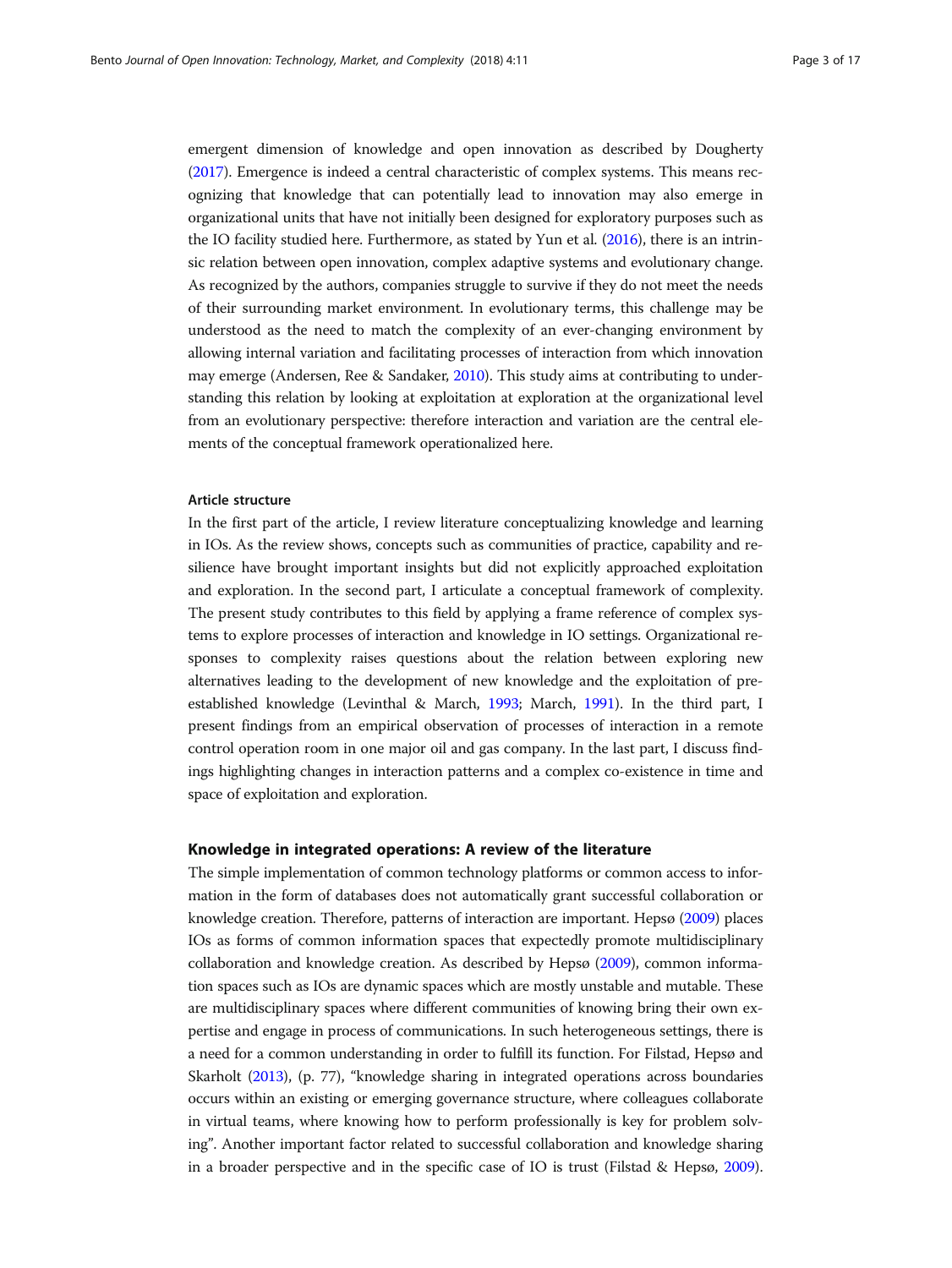The willingness to share sensitive information and engage in exploration of new knowledge requires trust often in the context of informal social practices.

#### Integrated operations as communities of practice

The concept of communities of practice developed by Lave and Wenger [\(1991\)](#page-15-0) focusing on the social interactional context in which practice takes place is often referred to in the study of IOs (Almklov, Østerlie, & Haavik, [2014](#page-15-0); Ose & Steiro, [2013](#page-16-0)). The practice-based orientation has a rather pragmatist perspective on knowledge by assuming that knowing and doing are intrinsically connected. This connection takes places in spaces of coordinated interaction among members who have a common activity sharing a community identity and overlapping values. On the other hand, communities of practice are less susceptible to management control due to the some of the characteristics listed by Hislop ([2009](#page-15-0)): evolving, shaped by common values, organic, self-managing and non-hierarchical. Therefore, often knowledge management strategies explicitly aim at identifying communities of practice and nurturing mechanism of social interaction and giving them some degree of autonomy.

#### Resilience and capability

Apneseth, Wahl and Hollnagel [\(2013\)](#page-15-0), and Hollnagel ([2013](#page-15-0)) recognize risk in drilling and offshore operations and conceptualize learning as a key dimension of resilience engineering. For them, a resilient organization is one that has the capacity to respond and adapt to external and internal perturbations. Resilience involves the abilities to monitor, to respond, to anticipate and to learn. The capability approach applied by Henderson, Hepsø and Mydland ([2013](#page-15-0)) derives from the metaphor of ecology to represent the dynamics of emerging situation in IOs. The ecology metaphor calls for the limitation in understandings the organizational and capabilities in the oil and gas industry in terms of fixed hierarchies and equilibrium markets. The consolidation of IO environments means important changes in terms of interactions for various organizational agents (Larsen, [2013](#page-15-0); Rosendahl, Egir, Due-Sørensen, & Ulsund, [\(2013\)](#page-16-0). Such changes are not only technical decisions but involve alterations in practices and unwritten codes that can either open or close for variation and the exploration of new knowledge.

This brief review of the literature shows that in spite of conceptual differences, it is possible to identify a common interest in understanding knowledge sharing, situated learning and emergence in conditions of uncertainty. The present study conceptualizes the IO workspace in terms of interactions constituting a unit of adaption nested in an organizational structure.

#### Exploration and exploitation in adaptive processes

The trade-off between exploitation and exploration in complex adaptive systems is a matter of interest in different fields ranging from genetics to the decisions about allocations of resources in organizations (Axelrod & Cohen, [2000](#page-15-0)). Complexity theorists have a common interest in the emergence of patterns and novelty from multiple processes of interactions among different agents of complex systems (Byrne & Callaghan, [2014](#page-15-0); Johnson, [2001;](#page-15-0) Padgett & Powell, [2012](#page-16-0)). The role and importance of knowledge have long been a central point of interest in studies of adaptive processes (Gupta, Smith & Shalley, [2006](#page-15-0);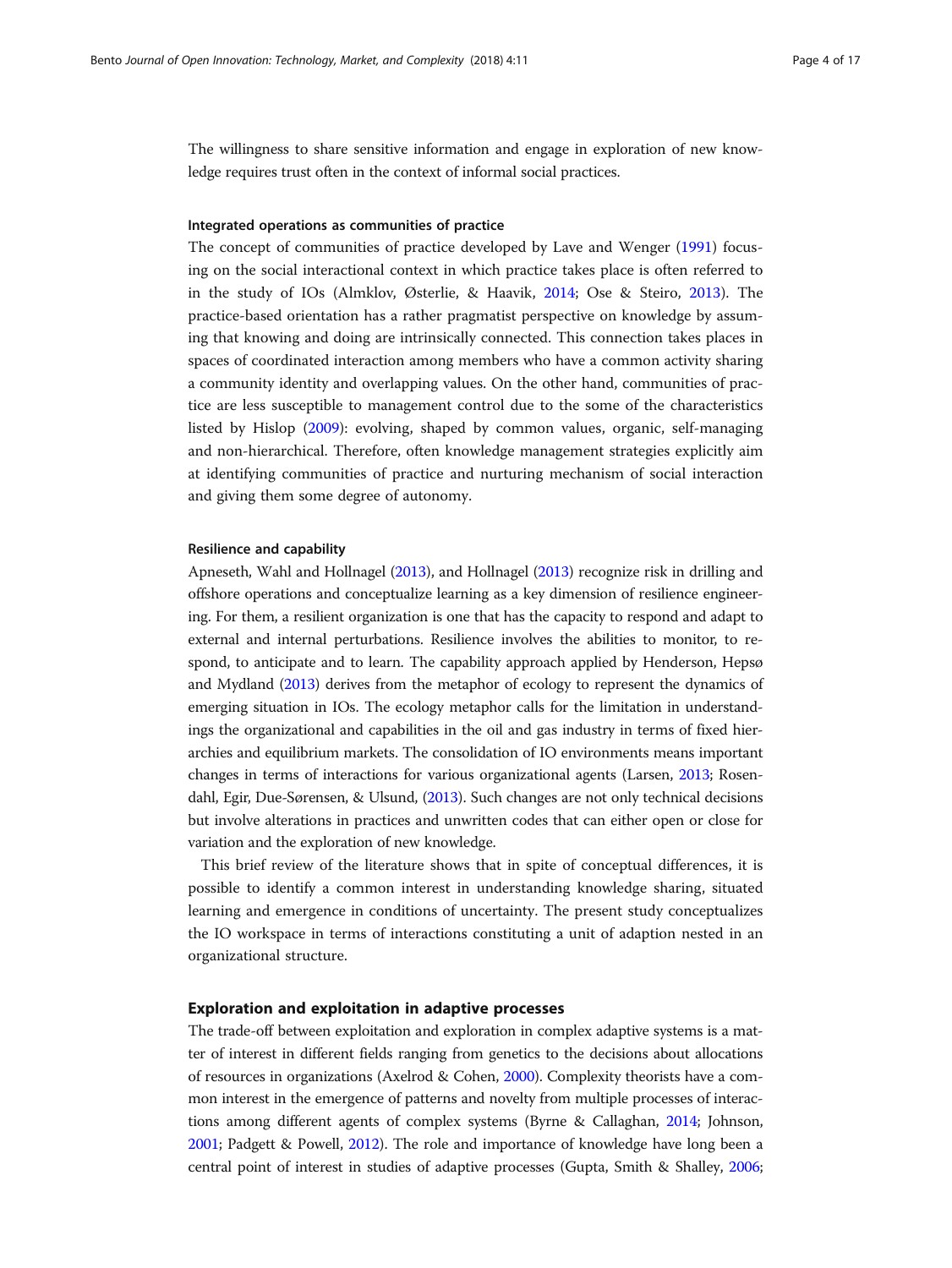Holland, [1975;](#page-15-0) Lavie, Stettner & Tushman, [2010](#page-15-0); March, [1991](#page-16-0); Miller, Zhao & Calantrone, [2006\)](#page-16-0). Table 1 shows definitions, managerial attitudes and activities usually associated to exploitation and exploitation:

It is usually argued that organizations face the challenge of reaching a balance between exploration and exploitation in order to preserve their adaptive capabilities. The challenge in presented by March ([1991](#page-16-0)) in the following terms:

Adaptive systems that engage in exploration to the exclusion of exploitation are likely to find that they suffer the costs of experimentation without gaining many of its benefits. They develop too many underdeveloped new ideas and too little distinctive competence. Conversely, systems that engage in exploitation to the exclusion of exploration are likely to find themselves trapped in suboptimal stable equilibria (p. 71).

Both processes involve at least some degree of learning as even when replicating already existing practices, individuals in organizations accumulate experiences producing changes even if only of incremental character (Gupta et al., [2006](#page-15-0)). Organizations have explicit and implicit mechanisms that facilitate exploration and exploitation. Different strategies and policies might explicitly state patterns of exploration and exploitation. Similarly, implicit mechanisms such as unwritten norms and informal everyday patterns of interactions might open or close the possibilities for exploiting existing knowledge and/or exploring new alternatives (Hislop, [2009](#page-15-0)). For March, (1991), the trade-off between exploitation and exploration involves risks and vulnerability which are further complicated because the two compete for often scarce resources in organizations. Potentially positive returns from exploration are more uncertain and distant in time and space than expected returns from exploitation.

The trade-off also involves tensions between individual knowledge and what March regards as the organizational code comprising the socialization of language, beliefs and practice. In the development of knowledge, there is then a two-way adaptation between individual learning and the organizational code called mutual learning (March, [1991](#page-16-0)). The organizational code consists of norms, rules and procedures which are expressions of the knowledge stored over time by learning from organizational members. However, there is a tendency in adaptive processes to privilege exploitation of existing alternatives in relation to the exploration of unknown ones in order to consolidate the reliability of performance.

#### Ambidexterity

Ambidexterity is a central concept in the study of exploration and exploration in organizational settings. As described by Stettner and Lavie ([2014\)](#page-16-0), ambidexterity refers

| Table 1 Defining Exploitation and Exploration |  |  |
|-----------------------------------------------|--|--|
|-----------------------------------------------|--|--|

|                                                                                                     | Exploitation                                                                                                                     | Exploration                                                                                                                                                   |
|-----------------------------------------------------------------------------------------------------|----------------------------------------------------------------------------------------------------------------------------------|---------------------------------------------------------------------------------------------------------------------------------------------------------------|
| Meaning (Levinthal & March,<br>1993, p. 95)                                                         | "the use and development of things<br>already known".                                                                            | "the pursuit of new knowledge of<br>things that might come to be<br>known"                                                                                    |
| Activities and ideas<br>usually associated to exploitation<br>and exploitation (March, 1991, p. 71) | "Exploitation includes such things<br>as refinement, choice, production,<br>efficiency, selection, implementation,<br>execution" | "Exploration includes things<br>captured by terms such as search,<br>variation, risk taking,<br>experimentation, play, flexibility,<br>discovery, innovation" |
| Managerial actions enabling<br>exploitation and exploration<br>(March, 1994)                        | Restricting variation                                                                                                            | Facilitating variation                                                                                                                                        |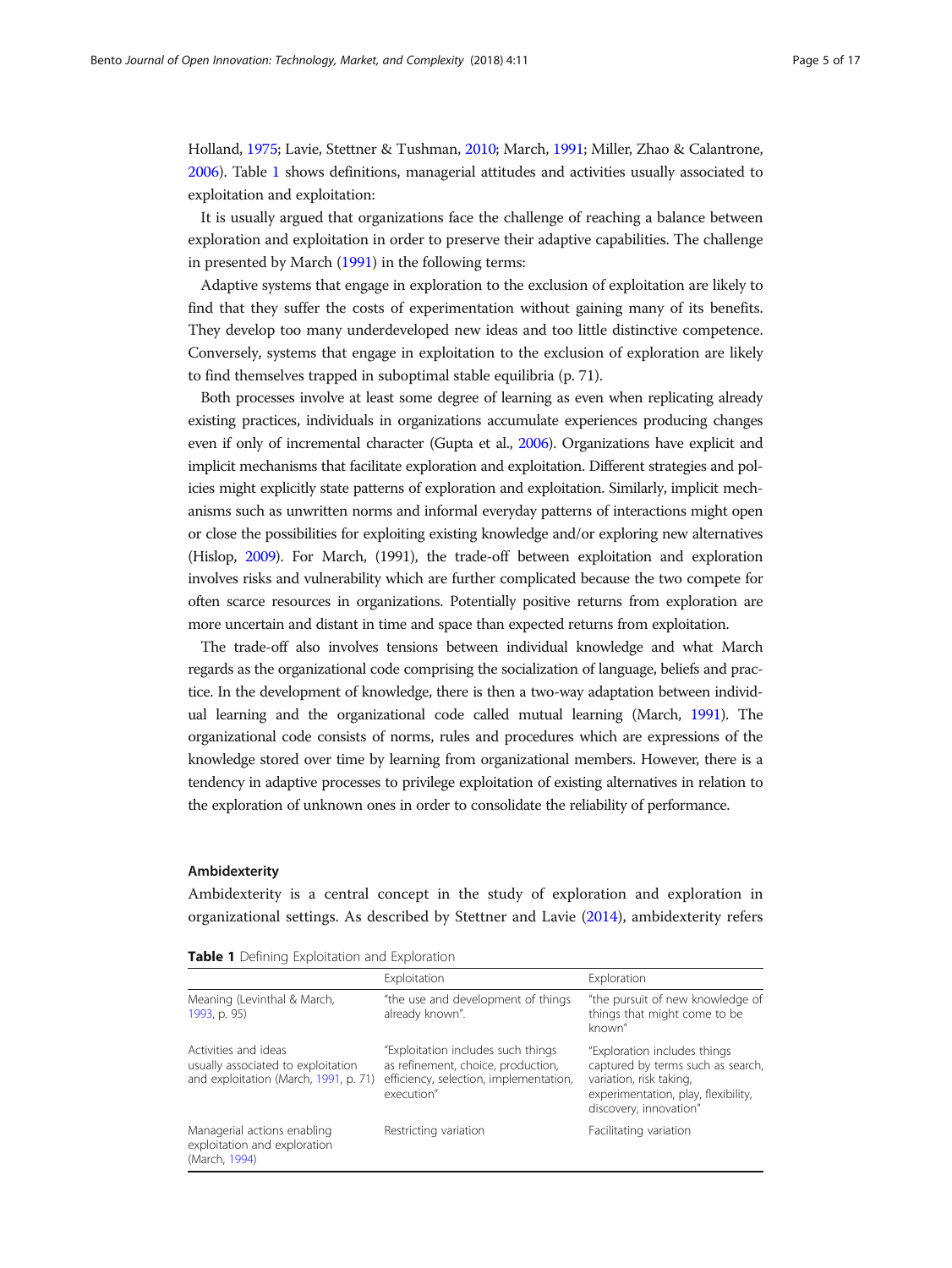to the possibilities and implications of reaching a balance between exploration and exploitation. The main question here is how exploratory and exploitative processes take place and interact in organizations. As reviewed by the authors, most studies argue for a separation of exploratory and exploitative processes in organizations. Such separation can assume different forms: temporal (transitions between exploration and exploitation over time) or spatial (separate organizational units or domains of activities engaging in either exploration and exploitation). Although the authors acknowledge the interplay among different organizational domains, their longitudinal analysis of software firms in the US highlight the third form by exploring via externally oriented modes while exploiting in internal organizational (Stettner & Lavie, [2014\)](#page-16-0). Their study departs from the assumption that exploration and exploitation involve different kinds of routine and relying on both simultaneously "induces in tension, complexity and coordination challenges that can undermining performance" (Stettner & Lavie, [2014,](#page-16-0) p. 1906). On the other hand, the evolutionary perspective offered here focus on adaptation processes and brings an organic perspective towards ambidexterity that will be further discussed in the light of empirical findings.

#### Variation and selection in complex systems

Explaining organizational adaptation from an evolutionary perspective requires framing exploration and exploitation in terms of variation, interaction and selection (Axelrod & Cohen, [2000\)](#page-15-0). The organizational response to an increasing environmental complexity involves changes from an organizational paradigm focusing on control management to one facilitating behavioral variation (Sandaker, [2009\)](#page-16-0). Selection requires a wider range of solutions and practices than on the previous organizational paradigm that focused on standardization and control. In order to match the complexity of the environment, there is a need to allow for variation facilitating the emergence of new solutions and practices in order to cope with an ever-changing environment. The focus on interaction demands looking at webs of influence beyond formal organizational hierarchies and divisions. For instance, there is an increasing recognition of the evolutionary and continuous rather than revolutionary character of processes of change in organizations (Warner Burke, [2013](#page-16-0)). As highlighted by Andersen et al. [\(2010\)](#page-15-0), both learning and selection are relatively constant processes in natural systems but it would be a misconception to assume that selection is goal-oriented and necessarily leading to improved outcomes. From this perspective, the very concept of learning loses the rather normative value usually implied by learning organization models. However, organizations use different forms of interventions to engineer selection (March [1994](#page-16-0)).

The selectionist perspective raises questions regarding dominant organizational assumptions in the oil and gas industries. Oil companies have many characteristics of professional bureaucracies configurations where there is a high degree of specialization (Bremdal & Korsvold, [2013](#page-15-0)). In such configurations, skilled professionals require control of their own activities and work in a highly independent manners. In bureaucratic models of organization, there is an embedded focus on standardization and control of unwanted variation. There are structures that restrict interactions to the level of formal processes in order to avoid the risk of undesired variations (Sandaker, [2009\)](#page-16-0). Hollnagel ([2013\)](#page-15-0) provides an understanding of the concept of integration that strengthens the choice of complex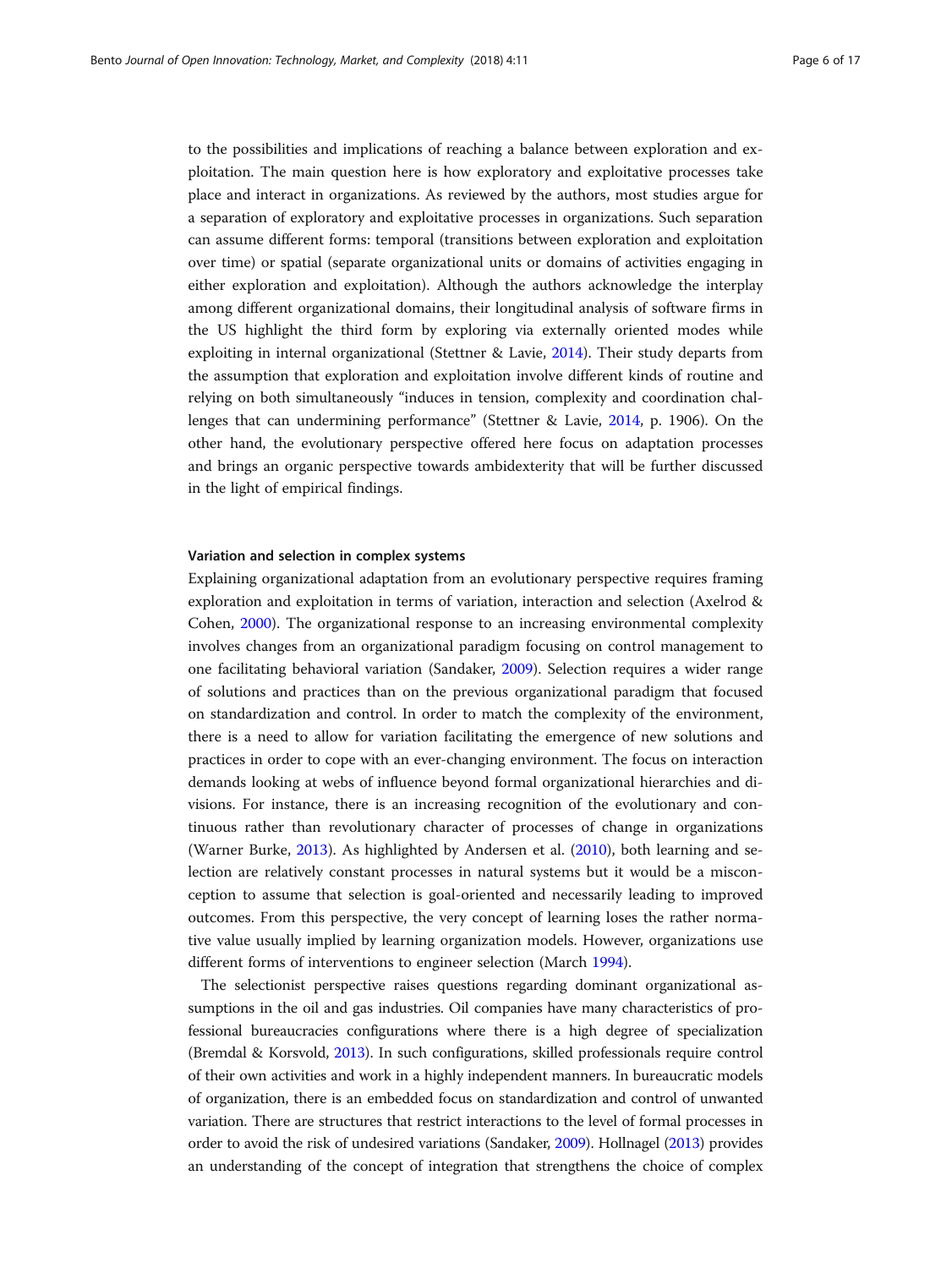systems as the theoretical framework in this study: "the common sense of 'integration' is to make something 'into a whole'. This means that parts that hitherto were considered separately and that may have functioned separately, become subsumed under a common framework" (p. 345). Integration draws attention to increasing interactions and interdependencies between different parts of a system. That implies in heterogeneity and uncertainty. Bearing that in mind, using the frame of reference of complex systems to understand the concept of integration implies in variation and the exploration of new knowledge.

#### Complexity and the possibilities for engineering organizational history

The evolutionary dynamics of organizations have attracted attention from management scholars for many decades. However, further developments in complexity have been accompanied by a redefinition of organizational evolution moving from outcome conceptions to process conceptions (March, [1994](#page-16-0)). As described by March, the initial conceptions of ordered paths towards efficient outcomes have gradually been substituted by a historical logic of multiple equilibria, branching processes and networks of diffusion in local adaptation processes. There is then space to move from a normative understanding of selection: "there are irreversible branches, thus path-dependence and decisive minor moments. The branch-points, involving factors as mutations, mating, communication contacts, and fortuitous opportunities often seem chancelike in their resolution, yet decisive in their effects on subsequent history" (March, [1994,](#page-16-0) p. 44). A central theoretical implication of this development is a stronger emphasis on engineering rather than predicting history. In organizational settings, attempts to engineer history can range from large to small interventions that might implicitly aim at changing information flows, altering structure of interactions and/or managing the exploitation and exploration relation. From this perspective, implementing IO settings can be seen as forms of interventions intending to change patterns of interaction hereby bringing implications for exploitation and exploration.

#### Empirical case

Most of the organizational research I presented on my literature review focus on developments in the Norwegian oil industry where the concept of IO was initially implemented and is regarded to be in advanced stage of consolidation. However, the case that I analyze here is located in another country and different types of evidence suggest that the very concept of integration has different meanings and implications than in the Norwegian context. The qualitative data was gathered over 6 weeks throughout observations of everyday practices in a large oil and gas company.

In 2009, the company launched a strategic program aiming at integrating operations in Exploration and Production. The expressed aims of the program included increased efficiency, lower operational costs and faster flow of information contributing to effective decision-making. However, its implementation presents itself in varying stages of consolidation in different operational units of the company. The observations were conducted in a facility from where operations in eleven offshore platforms were remotely controlled. This was located in the oldest operational unit of this company that historically generated much of the know-how that was later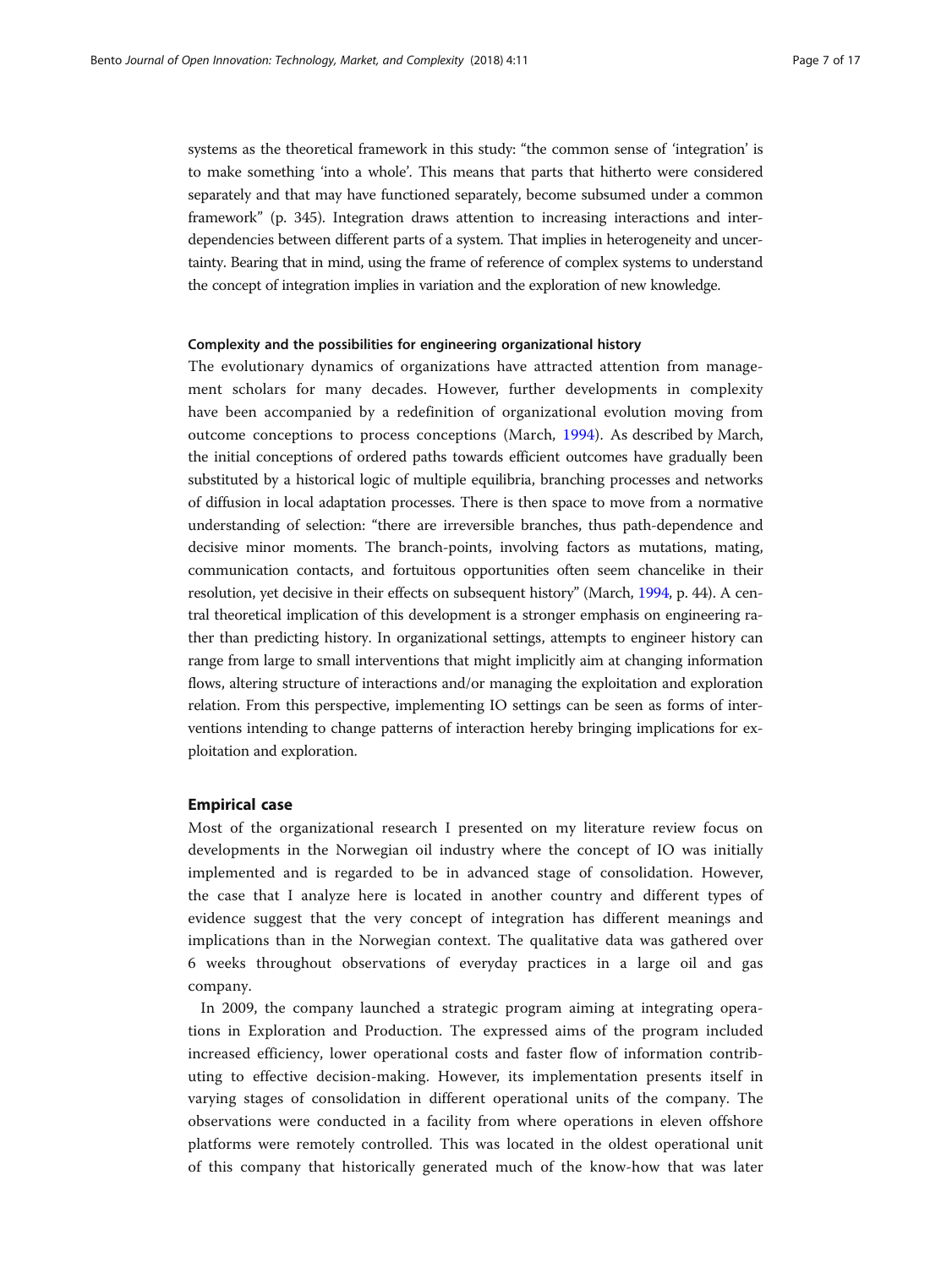transferred to other units. Some middle managers informally described this unit as one in which changes usually encounter resistance and happen in a slow pace. The implementation of the IO concept here implied in the gradual movement of platform operators to an onshore facility. While in most companies, the IO facility is called collaboration or operation room, in this unit the IO room is called operational control center.

Oil platforms are complex structures where different processes such as drilling, extraction, processing and storing take place. In large platforms, the structure provides accommodation for over two hundred people and helicopter traffic is constant (Booth & Butler, [1992](#page-15-0)). The platforms located in the geographical area of this case studied varied in size, production and level of complexity. While some performed all the above processes, others only extracted the natural resource and directed it to other platforms, which initially processed the raw material before it could be transported onshore for refining. Besides oil production, Gas Oil Separation Plants (GOSP) include utility systems that provide energy, water and air to be used in the platform (Devold, [2013\)](#page-15-0). Some platforms provide gas to other platforms in the same area. In this sense, there was a complex network of interdependence and intense information flow among the platforms. In offshore production platforms, the local control room is the central space for monitoring and controlling production processes and safety procedures (Walker et al., [2014](#page-16-0)). Platform operators are professionals monitoring production processes, storage and assisting oil production teams. In many companies, the concept of integration brought changes to the role of the platform operator by demanding them to be part of distributed teams (Walker et al., [2014\)](#page-16-0).

#### Research design

It was difficult to create conditions for classical interview situations due to the long working shifts and the fast-paced routine of the operational control center. Therefore, the methodological choice here was to observe the work routine maintaining dialogues with participants as they conducted and described their own activities in day and night shifts. Data-gathering was characterized by periods when the researcher observed the daily interactions and periods when descriptions of practices were gathered in a dialogical manner with participants (Bryman & Bell, [2015](#page-15-0)). Dialogues were transcribed and observations were noted in memos. Recurrent themes were identified and analyzed in an interpretive manner. Observations, field notes, extracts from dialogues and meetings were coded and categorized under two clusters of findings: interactions and local adaptations. Local adaptations were thereafter divided in exploitation and exploration. Data associated with restriction of variation were associated with exploitation while data which were interpreted opening for the possibility novelty was grouped under exploration. The choice of structuring findings in such clusters were theory-driven informed by the conceptual framework of complex systems (the focus on interactions as units of analysis) and conceptualization of units of adaptations by March (exploration and exploitation in local adaptations). This study has thus a qualitative character applying the framework of complexity in an interpretive manner giving space for contextuality and the experience of participants (Tsoukas & Hatch, [2001](#page-16-0)). Working with different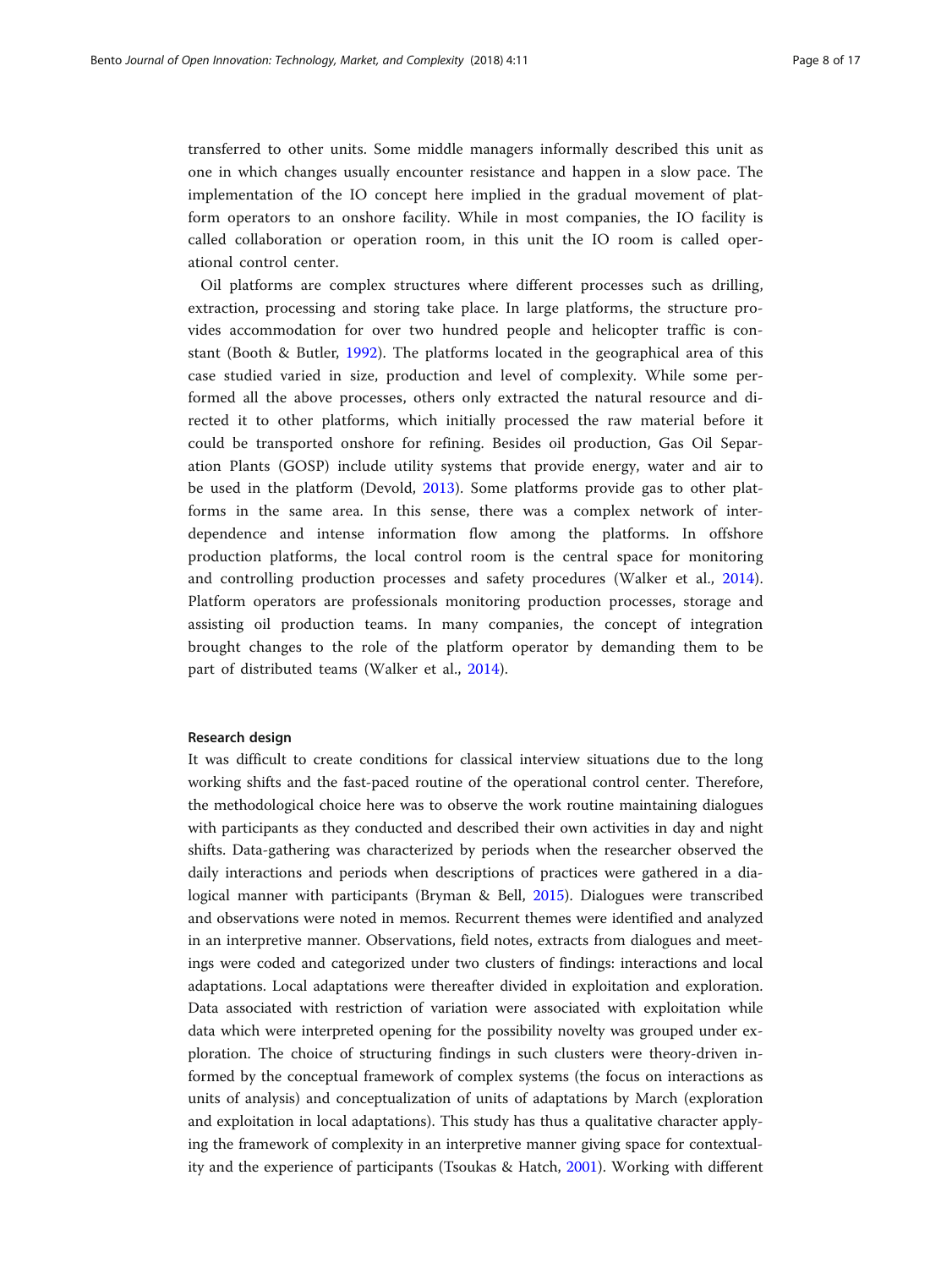kinds of evidence (observational and dialogical) contribute to bring objectivity to the interpretive character of this study. In this respect, gathering personal experiences from participants and observing practices as they were being conducted provided the opportunity to compare and to some extent cross-check different kinds of data. I present here extracts of data that are conceptually representative of overall findings. The following figure (Fig. 1) illustrates the research rationale and presentation of findings:

In order to protect the anonymity of the company and participants, the country where this study was conducted is not mentioned here. At times, the researcher's lack of technical knowledge of oil production limited the understanding of some processes. This can be regarded as a limitation of this study. However, this limitation was to some extent compensated by the effort to learn about oil production by reading a technical handbook (Devold, [2013](#page-15-0)) and maintaining a collaborative communication with the company's research and development center in order to clarify the professional language of participants. This helped me to refine the analysis and interpretation of observational data. The data reveals emerging exploratory practices that were not always verbalized as learning in the language spoken by the participants and that could not be anticipated by looking only into the highly exploitative character in which the IO concept was implemented in this company.

#### Findings

Understanding changes in the activity of oil platform operators is particularly interesting as it takes place in a context where two dimensions of complexity coexist. First, there is the complexity of production itself in which different processes are interrelated. The operator is in important position in terms overviewing such processes and responding to incidents that might occur. Second, there is the

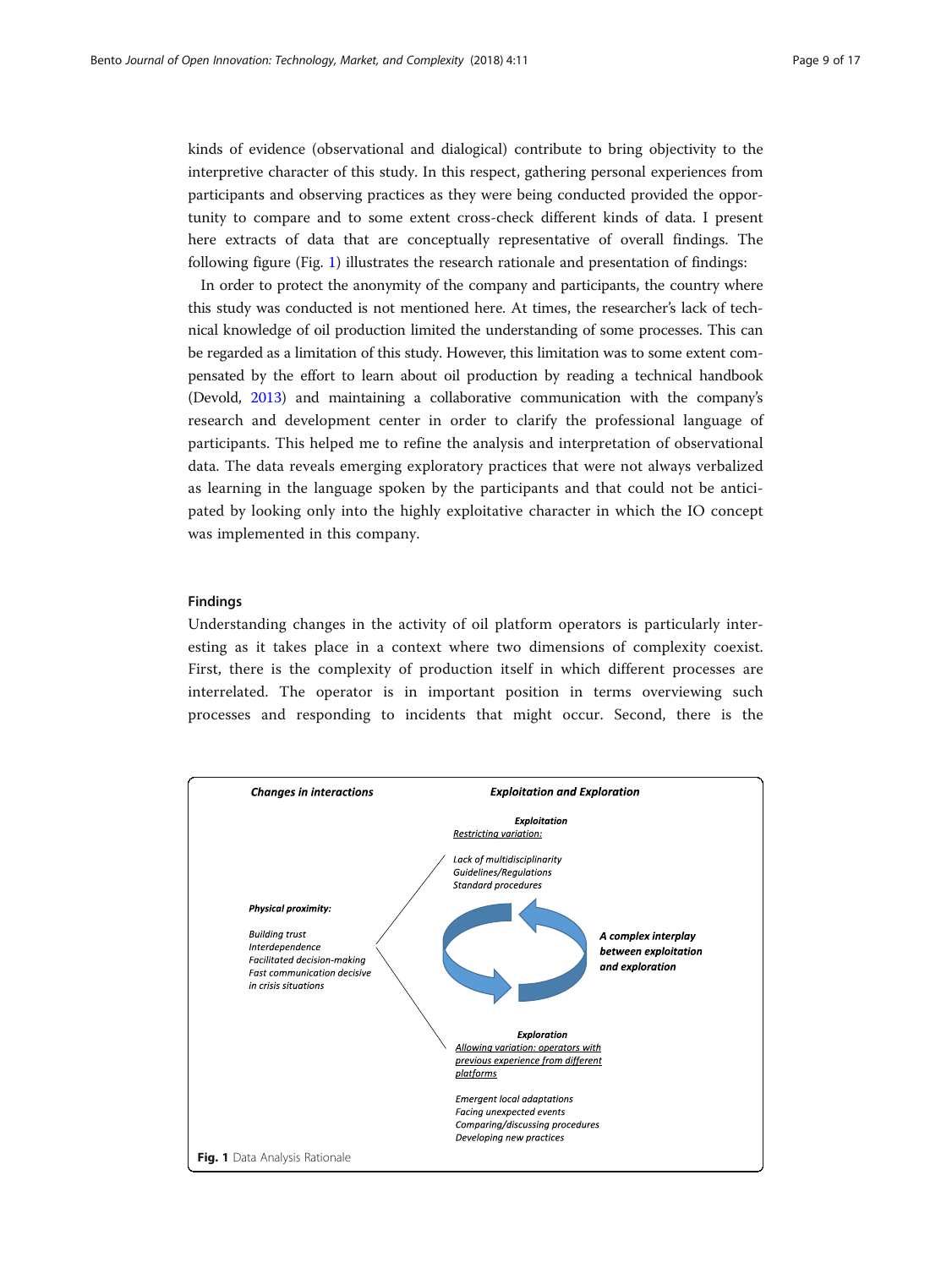complexity of dynamic processes of interactions and interdependence among different platforms. The observation of changes in interactions patterns brought the integration process brings important implications for exploitation and exploitation in organizational learning. The concept of integration did not assume in this context the character of multidisciplinarity and teleconferencing communication with offshore staff as in other settings, but of a tighter communication and cooperation among operators with diverse previous experiences.

#### Changes in interactions

In each shift, twelve operators shared the facility in a rather noisy environment with intense communication with platforms by radio and phone, and alarms ringing indicating potential problems in offshore facilities. There is an intense exchange of information and constant problem-solving between offshore personnel and the operator in the onshore facility.

Operators described the transition from the platform to the onshore facility as a tradeoff. First, there were descriptions of gains in life quality by moving from the stressful confinement environments of the platforms and having more contact with their own families. The second gain was described in terms of proximity and a more direct interaction with operators responsible for other platforms. Operators described increasing and facilitated communication with operators responsible for other platforms due to physical proximity. It was possible to observe that operators in the control room would regularly walk to each other's desk to discuss ongoing issues and were therefore less dependent on radio or phone. This was regarded as particularly positive in critical situations such as recovery from platform shutdowns in which fast communication is often decisive. For instance, the operators of platform that was recovering from a shutdown could walk to the desk of another operator and ask for more gas in order to restart operations. Other operators in the room followed attentively such situations. They could anticipate possible consequences to their own platforms facilitating decision-making and therefore responding faster to unexpected events. As operators described, small incidents can lead to major outcomes to platforms in the same area. In such cases, only the operator has the local knowledge can operate his/her platform, but rapid information exchange with other operators was seen as highly decisive.

The tasks of operators consisted mainly of oil production surveillance, monitoring different processes and safety tests conducted in the platform. Such activities required prior technical knowledge of oil production and regulations from the national oil agency. The normal work shift had a rather cyclical routine starting with receiving a report and discussing possible problems and sometimes unexpected events with operators from the previous shift. In the words of one operator, the normal workday was a "routine that is not really a routine" in which the ongoing standard practices were punctuated by unexpected events, problem-solving and fast decision-making. The physical proximity changed interactions in other ways indicating another important tradeoff. There were gains in terms of consolidating relations of trust and friendship with operators in the same operational unit but also losses in terms of interpersonal relations with offshore colleagues. Physical proximity and consolidation of trust relation created the condition for the emergence of exploration of new possibilities in the operational control center.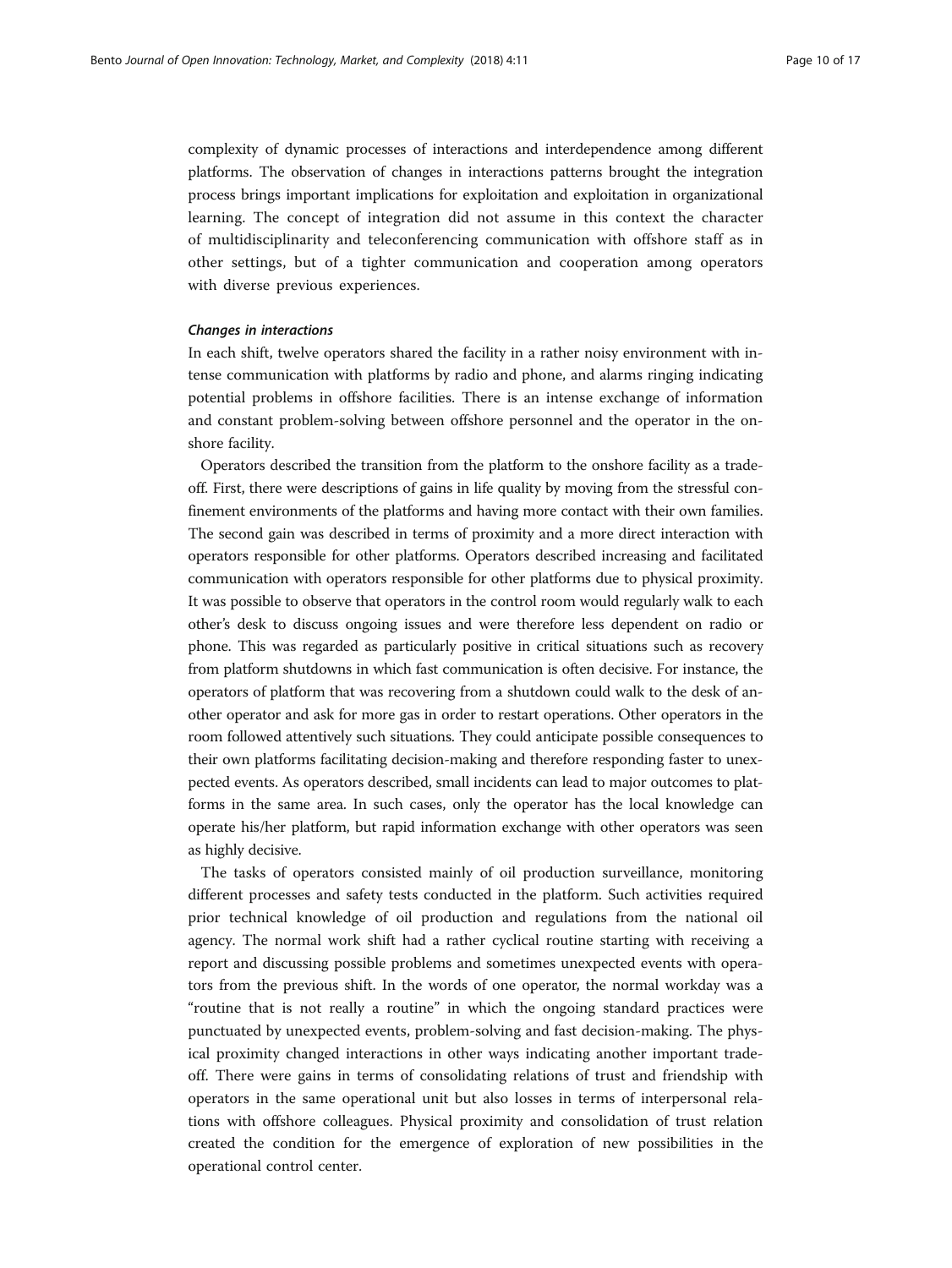#### Local adaptations and knowledge: A complex interplay between exploitation and exploration

In the initial stage of the data gathering period, operators readily described their activities in terms of routines, procedures and standards indicating an exploitative character. At this stage, initial conversations with operators revealed accounts of learning in terms of acquiring pre-established technical knowledge, procedures and regulations. Furthermore, most participants described experiencing an increasing standardization of practices in recent years in the form of a steady increase in norms, standard procedures and in both internal and external auditing by government agencies. In the words of one operator, "now we have more noes than yeses". In this initial period that lasted for a week, learning beyond the acquisition of already existing technical knowledge about written norms and procedures was rarely verbalized by participants .

The non-verbalization of exploration can be exemplified the case of risk analysis meetings that anticipate the transference of operational control from an oil platform to the offshore facility. These meetings usually lasts for two days and follow a "what-if" rationale in which operators, managers and external consultants analyze a list of operational practices and discuss possibilities and potential problems of transferring processes from the platform to the operational control center. I observed a risk analysis meeting with operators that would later be relocated onshore from a relatively large and complex platform, which performs not only oil production but also provides gas to other platforms in the same geographical area. The main risk mentioned by operators both during the analysis meeting and in the room was a possible loss in terms of tacit knowledge acquired with their experience in the platform. One operator explained this dimension of knowledge in the following terms: "you have to learn to feel the platform and that's something you only develop when you are there". On the other hand, learning or knowledge sharing was not mentioned neither by the four operators, the two managers and the two external consultants present in the meeting. In the words of an external consultant that attended the risk analysis meeting, integrated operations "look sometimes very unstructured. We need to make things more uniform. We need to standardize".

However, observations of everyday patterns of interactions and practices show likewise an important exploratory dimension that it is not always described as learning or even as knowledge sharing in the language used by oil platform operators. This took often the form of everyday adaptations and improvements that were locally initiated rather than externally designed. I present three examples of emergent exploratory processes that were observed.

#### Developing a new practice

Changes in registration and storage of pressure and temperature of oil reservoirs is one of such changes. In the end of work shift, operators are responsible for producing a spreadsheet showing hourly variations in the temperature and pressure of oil reservoirs. Storing such information is important for safety reasons. During the initial period of implementation of the operational control center, operators would manually take notes and transfer such information from the measurement device program to a spreadsheet. This procedure was regarded as time-consuming and susceptible to errors. By comparing their own practices, operators of different platforms identified the need to develop faster and more reliable forms of storing such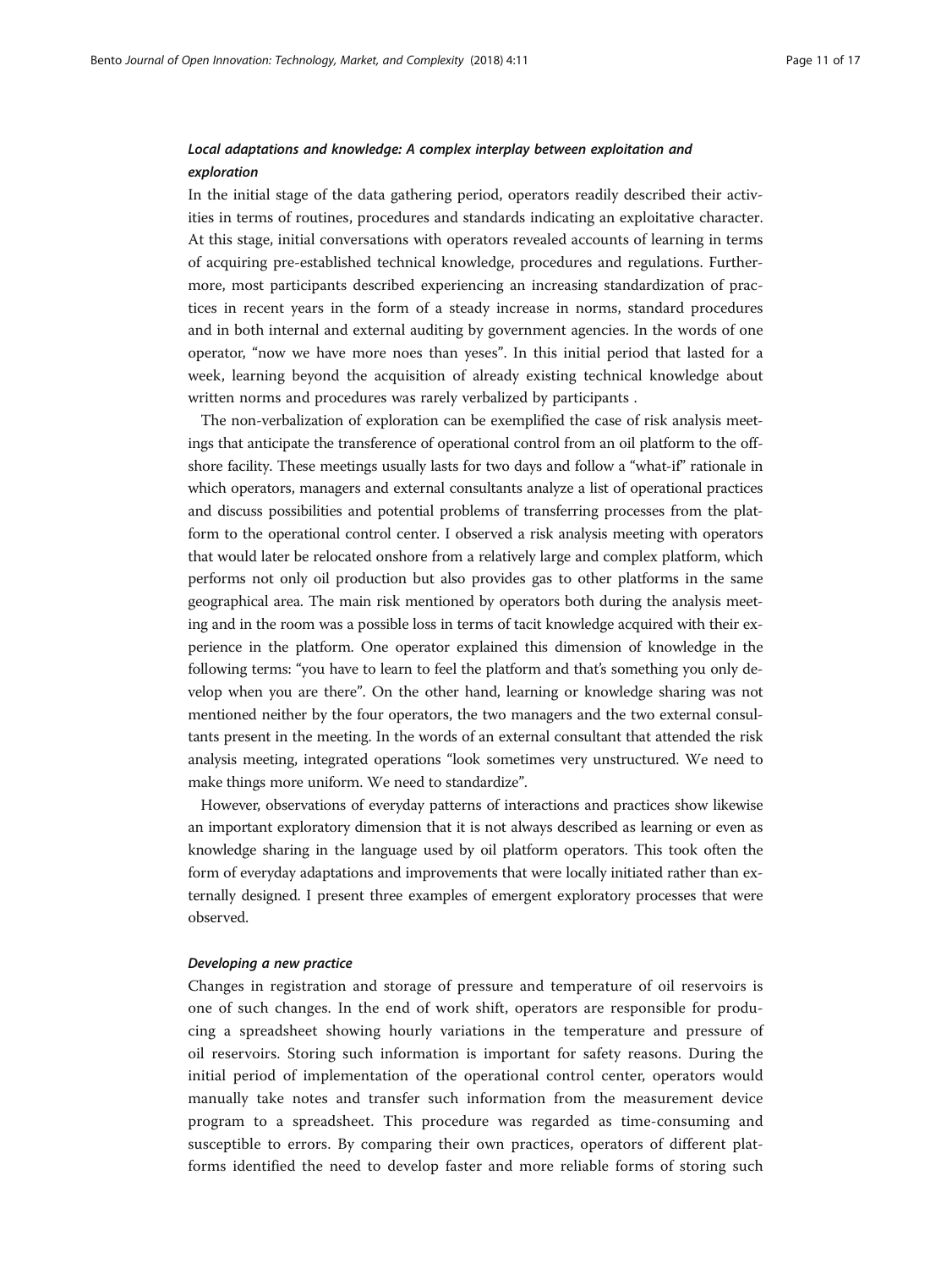data and worked on a program that automatically produced the spreadsheet using data from the measurement device program. As they described such innovative and exploratory process were facilitated by the proximity they experienced in integrated environments where problems were identified, different practices were compared and new possibilities were assessed. A common expression used by operators in the room in relation to such processes was "if it works, I want to use it too".

#### Exploration emerging from problem-solving

The activity of the platform operator involves a great amount of unexpected problemsolving. As described by participants, such unexpected events represent important situations in which they developed an understanding of the interrelation between different production processes. For instance, in the first days of observations, the sudden extinguishment of gas flare in one platform was the subject of a conversation marked by an intense flow of information between the remote and the local operators. The flare stack is a combustion means used for burning flammable gas and is a protection against the risk of over-pressurizing production devices. Understanding the problem and reigniting the flare demanded exploring and eliminating possible causes throughout a process of deduction exchanging information with local operators. At a later stage, this episode generated an informal conversation among operators in the operational control center in which they compared similar situations in their own platforms and discussed changes in practices.

#### Interpreting and comparing the use of standards and regulations

The work routine in oil platforms involves conducting equipment tests which often demands inhibition of instruments and safety systems. Such processes are described in an internal document with guidelines for inhibition and control of security systems. Operators in the operational control center were expected to keep a physical copy of this document on their desks. The document states that it is the responsibility of the platform manager and operators in the local and in remote control rooms to follow the guidelines, analyze risks, register processes and suggest improvements. Furthermore, this documents states a hierarchy of responsibility in authorizing equipment inhibition according to equipment or system being controlled and the length of inhibition period. Operators in the control room played central role by gathering necessary documents to authorize inhibitions. In some moments, the communication between remote and local operators assumed a conflictual tone as offshore staff argued that the authorization process was rather time-consuming often unnecessarily delaying processes. In the same way, operators in the control center described mismatches between the "real life" of oil production and standards that they had to comply with as described in the guidelines document. On the other hand, an important dimension of integration is the physical proximity opening for the possibility of comparing how the standards are used in other platforms. The integration in the form of physical proximity among operators of different platforms provided the space for interpretation in such guidelines and in different moments, operators would discuss and compare procedures.

#### Norms and regulations: Restricting variation

The standardization of the activities in the integrated remote control room raises questions regarding organizational exploration and exploitation. Standard procedures usually have an explicit concern with operational safety and are regarded as safeguards and legal protections in case of accidents. In other words, strictly following regulatory norms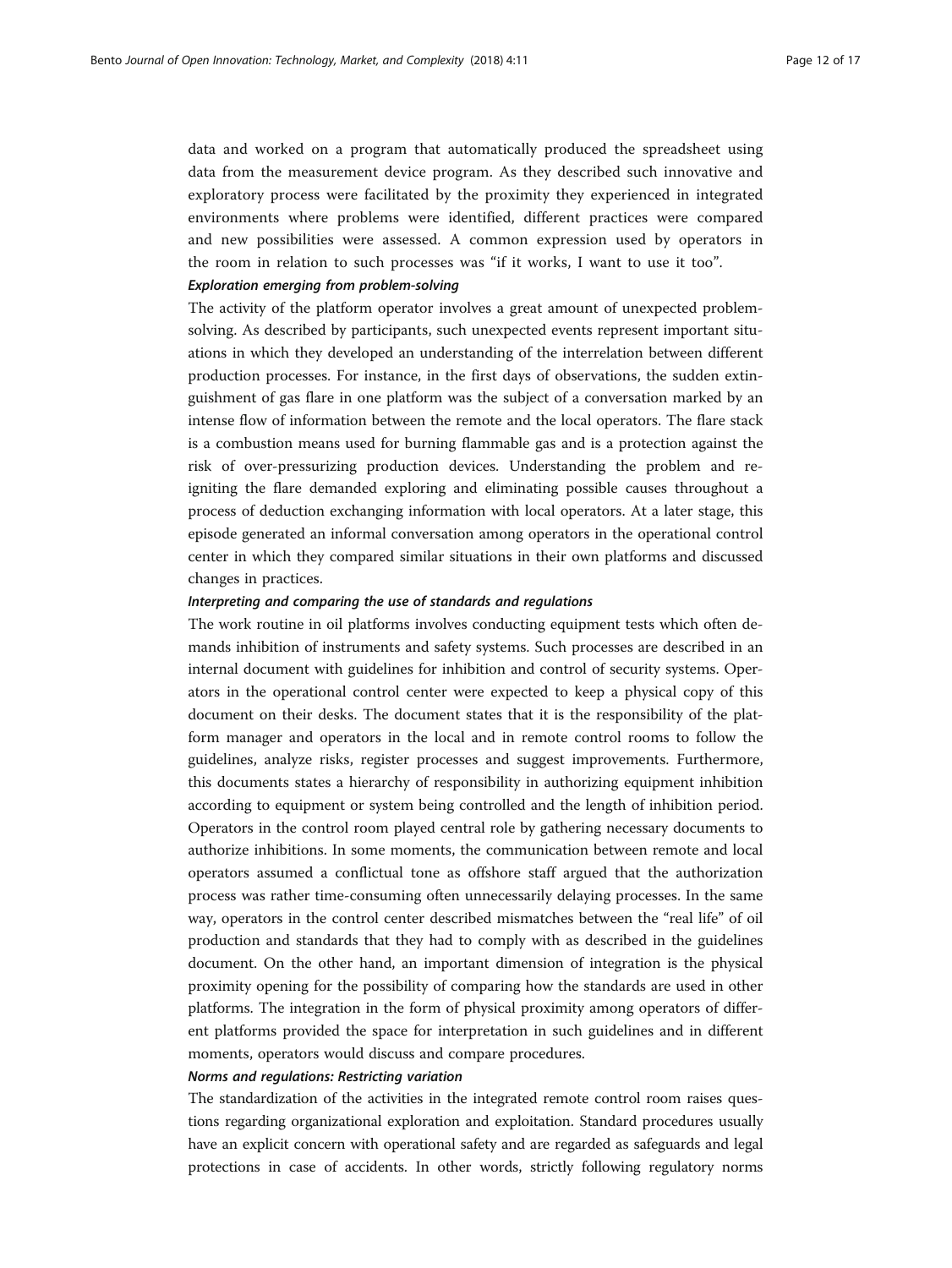reduces the legal liability of the company and its employees in case of major accidents. The initial implication is an increase in internal and external auditing assessing how they comply with regulatory norms. Standards are either introduced by national regulatory agencies or developed internally in the company.

The operational control center remained in many ways little connected to other departments in its operational unit indicating limited access to networks of diffusion in the company. Although it was possible to observe an intense communication with offshore platforms, the same cannot be said about communication beyond auditing and reporting between the control room and the overall operational unit. The guidelines for inhibition and control of security is an example of that. This documented goes through yearly cycles of revisions during which operators may suggest changes but do not participate in the revisions. Such findings suggest that local adaptations in the integrated control room remained largely isolated from other adaptive processes in the company.

#### **Discussion**

The analysis of findings suggests a complex interplay between the exploitation of already existing practices and everyday local adaptations emerging from processes of interactions. The conceptual framework of complex systems suggests that the main findings can be interpreted and discussed in the light of concepts of interaction and variation. Furthermore, the findings provide material to reflect upon ambidexterity in integrated operations.

#### Interaction and factors enabling and constraining variation

As demonstrated by March ([1991\)](#page-16-0), exploration demands variation. Therefore, it is important to identify factors that either facilitated or constrained variation in the IO environment. It was possible to observe that at least two factors restricted variation showing that the integrated environment was designed in a highly exploitative rather than exploratory character. The first factor was the lack of the multidisciplinarity that characterize integrated operations in most oil and gas companies. The second factor was the increasing regulation of the activity of oil platform operators in the form of externally and internally designed norms and standard procedures. The main integration that took place was in terms of work processes among operators of different platforms providing gains in terms of information flow and faster decision-making. It is indeed this context that facilitated an important dimension of variation: the professional experience of the operators. Each operator had years of experiences working in platforms that performed different roles in the web of interdependence of this unit of production.

The physical proximity among platform operators changed patterns of interaction and trust. Sharing a common workspace provided the opportunity to develop a more direct understanding of the interdependence among operators and particularities of production processes in other platforms. Furthermore, this form of integration created conditions for comparing and discussing practices. From an evolutionary perspective, such occasions can be regarded as branching points from which local adaptations may emerge.

#### A complex interplay between exploitation and exploration: A view on ambidexterity

The findings suggest a more dynamic perspective on ambidexterity. As presented in March ([1991](#page-16-0)) and Levinthal and March [\(1993\)](#page-15-0), the relation between exploration and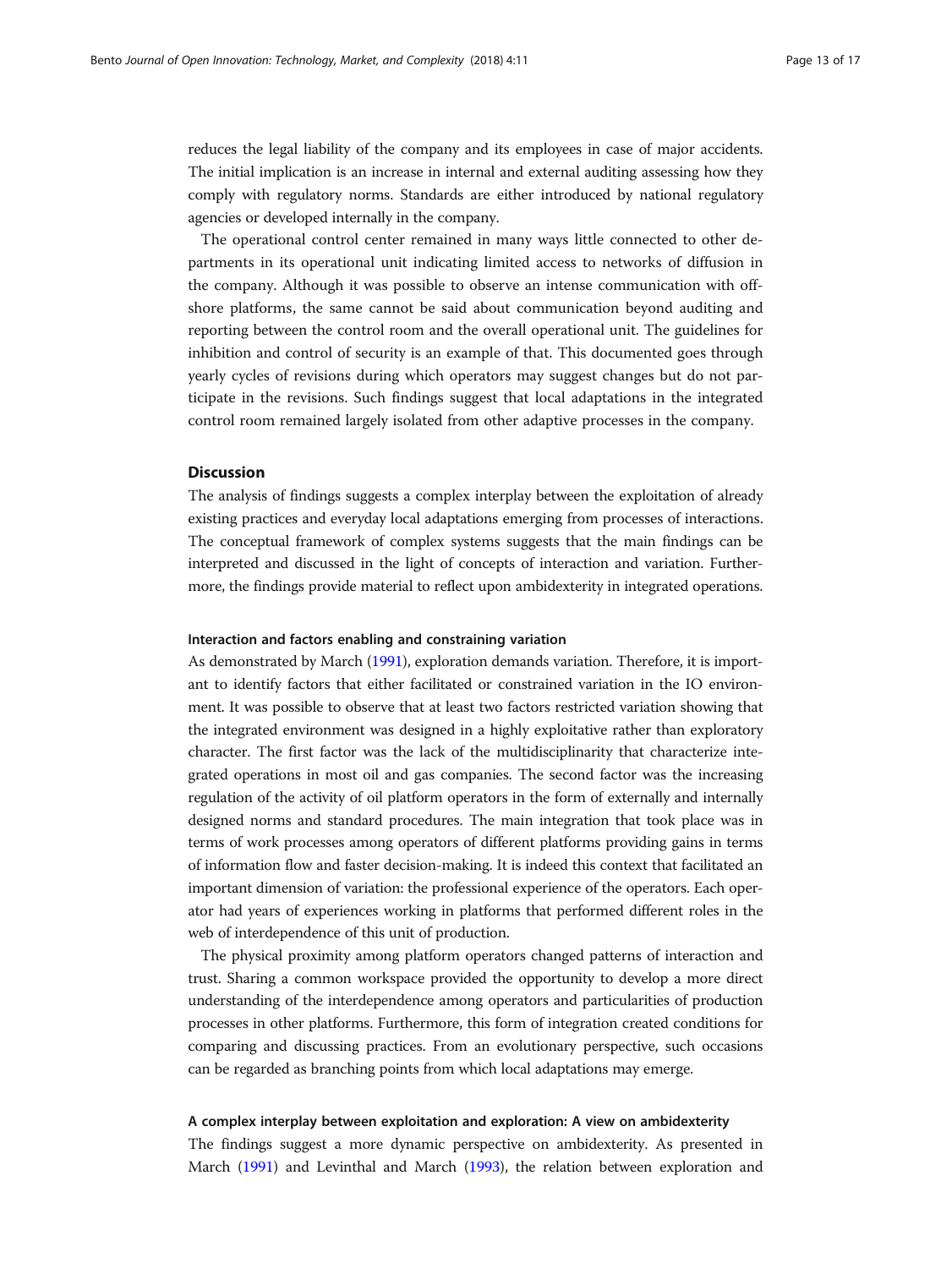exploitation is presented as a trade-off and a matter of explicit or implicit choices made in organizations. From a conceptual perspective, there is a much delineated difference between the two processes. In the experimental character of computer simulations from which March ([1991\)](#page-16-0) discusses the effect of turnover and environmental turbulence on exploration and exploitation, such differentiation is enlightening and necessary. However, in systems such as the IO control room operating in a complex environment, there is an interplay between exploration and exploitation rather than being divided by a clear temporal or spatial boundary. There was an intricate relation between exploitation in terms of pre-defined procedures and technical knowledge, and the exploration in terms of networked problem-solving and local adaptation. From this perspective, ambidexterity in exploration and exploration assumes a more organic relation between the two processes. From a knowledge management perspective, much can be learned by recognizing the relation between exploration and exploitation in the complexity of oil production.

#### Engineering organizational history: Networks of diffusion

Conceptualizations of complexity and evolution in organizational studies suggest a theoretical reorientation from predicting history towards engineering history with local interventions. Moreover, from a systems perspective, there is the need to match the complexity of the environment. Such conceptual assumptions might be the base for possible interventions and changes in the business model of oil and gas companies in turbulent times. Collaboration – or control, as in the case studied here – rooms are located in oil companies that are designed as professional bureaucracies divided in different units with their own functions and mechanisms of professional authority. A mutual adaptation - or mutual learning, as described by March - would require working with the structure of interactions among organizational units by strengthening communication patterns. Written norms and standard procedures are part of what is conceptualized by March as the organizational code. However, as described by March as the organizational code is not static but changing dynamically as selection occurs. In more consolidated IO environments, the multidisciplinary aspect might facilitate interaction with other units. However, in the case investigated here, the IO facility had little communication with other units of adaptation in the company, which might restrict the emergence of mutual learning between individuals and the organizational code. In such circumstances, the local adaptations as the ones observed in this IO facility remain restricted to its own unit of evolution.

In adaptive systems, norms and systems of beliefs have a rather fluid and dynamic nature. In that sense, interventions in the form of changes in the business model of oil and gas companies could benefit by understanding learning and adaptation as relatively constant processes and nurturing networks of diffusion among different units of adaptation. However, this does not mean simply increasing the flow of information – in systems already overloaded with information – but to locate specific functions of units of adaptation in terms of their of processes of interdependence and communication with other units. From a systems perspective, interventions should not be restricted to the formal organizational structure but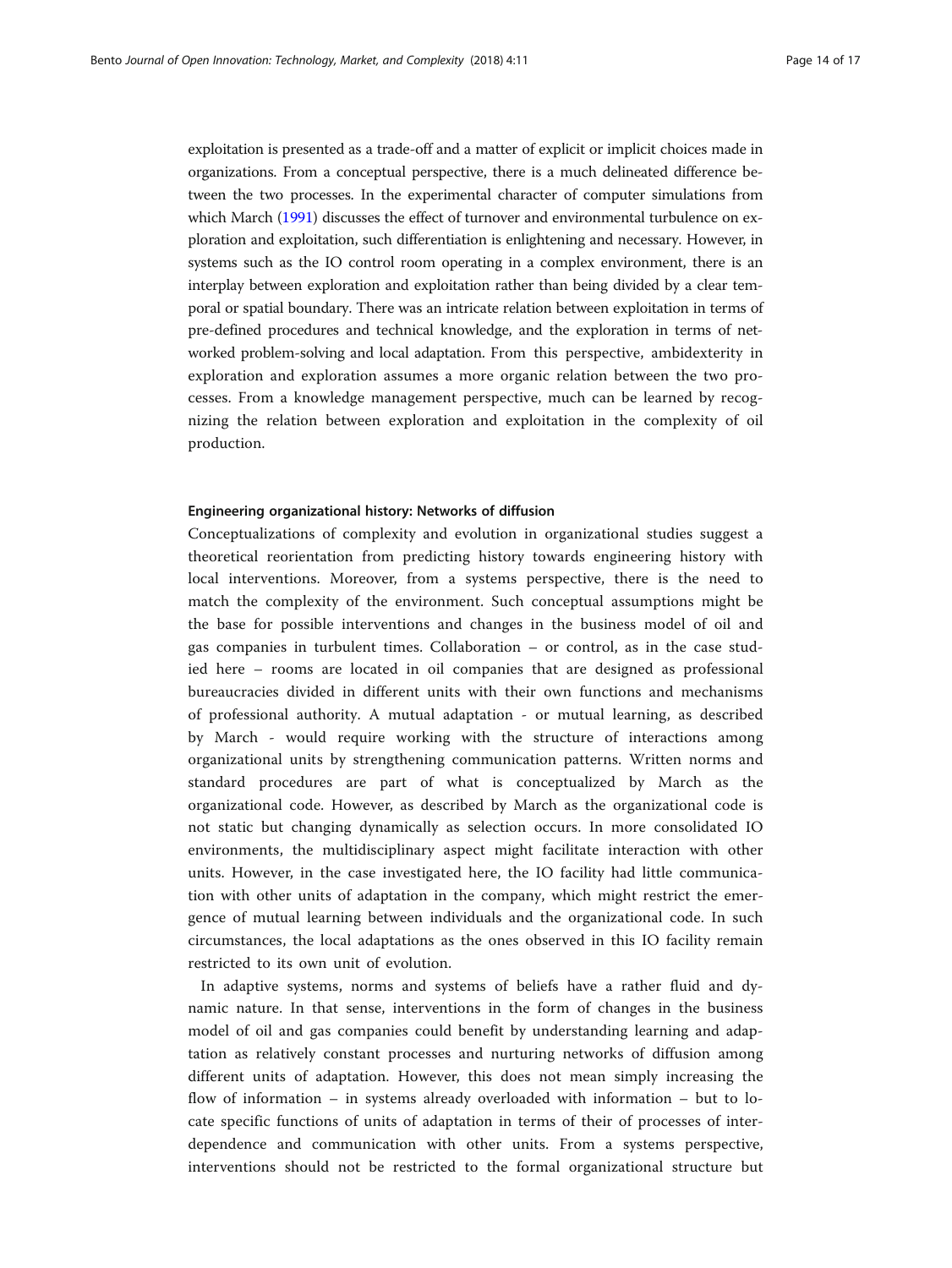identifying the "real" emergent processes of networking and nurturing processes from which the local adaptations might lead to learn in a broader perspective. From a research perspective, this is an important topic for further studies, avoiding not only a normative view towards learning, but also simplistic notions of workplace empowerment. Both from a knowledge management and from an open innovation perspective, recognizing the complex interplay between exploration and exploitation enabling flows of information and strengthening webs of influence seems to be a promising track for organizations to thrive in ever complex and uncertain environments.

#### Limitation and further research

The study was limited to one IO facility in a very large oil and gas company. This can be seen both as a strength and as a limitation. It provided the opportunity to observe changes in practices and local process of adaptations. On the other hand, researching exploitation and exploration in IO settings marked by multidisciplinary interaction and better conferencing possibilities with offshore personnel could bring a further insight. It is also important to investigate in more detail the information flow and knowledge transfer between the IO room to the overall company's structure. Therefore, one promising track for further research would be a social network analysis (Borgatti et al., [2014;](#page-15-0) Parise, [2007](#page-16-0); Scott, [2013](#page-16-0)) uncovering patterns of communication, information flow between the IO facilities seen as subsystems in of complex adaptive systems. This approach enables understanding networks of diffusion, patterns of collaboration and knowledge sharing across organizational units and even beyond formal organizational boundaries.

#### Conclusion

The present study contributes to the understanding of the knowledge dimension of integrated operations by focusing on the interplay between the exploitation of pre-defined practices and the exploration of new possibilities. The conceptual framework of complex systems highlights the need to understand organizations beyond formal organizational design by looking at the emergent character of interactions. The analysis of findings illustrates a complex relation between the exploitative character in which the IO room was designed and the situated local adaptations emerging from local interactions among oil platform operators. The concept of integration is in itself a form of intervention that alters the structure of interactions among oil platform operators. In a moment of crisis and increasing environmental complexity, changes in the business model of oil and gas companies demand a better understanding of local adaptation processes and possibilities for networks of diffusion. In that sense, we may be able to intervene in organizational history by facilitating mutual learning between ongoing local adaptations and the organizational development in a broader perspective.

#### Acknowledgements

Not applicable.

Funding Not applicable. This project did not have any external funding.

Availability of data and materials The data is presented in the article.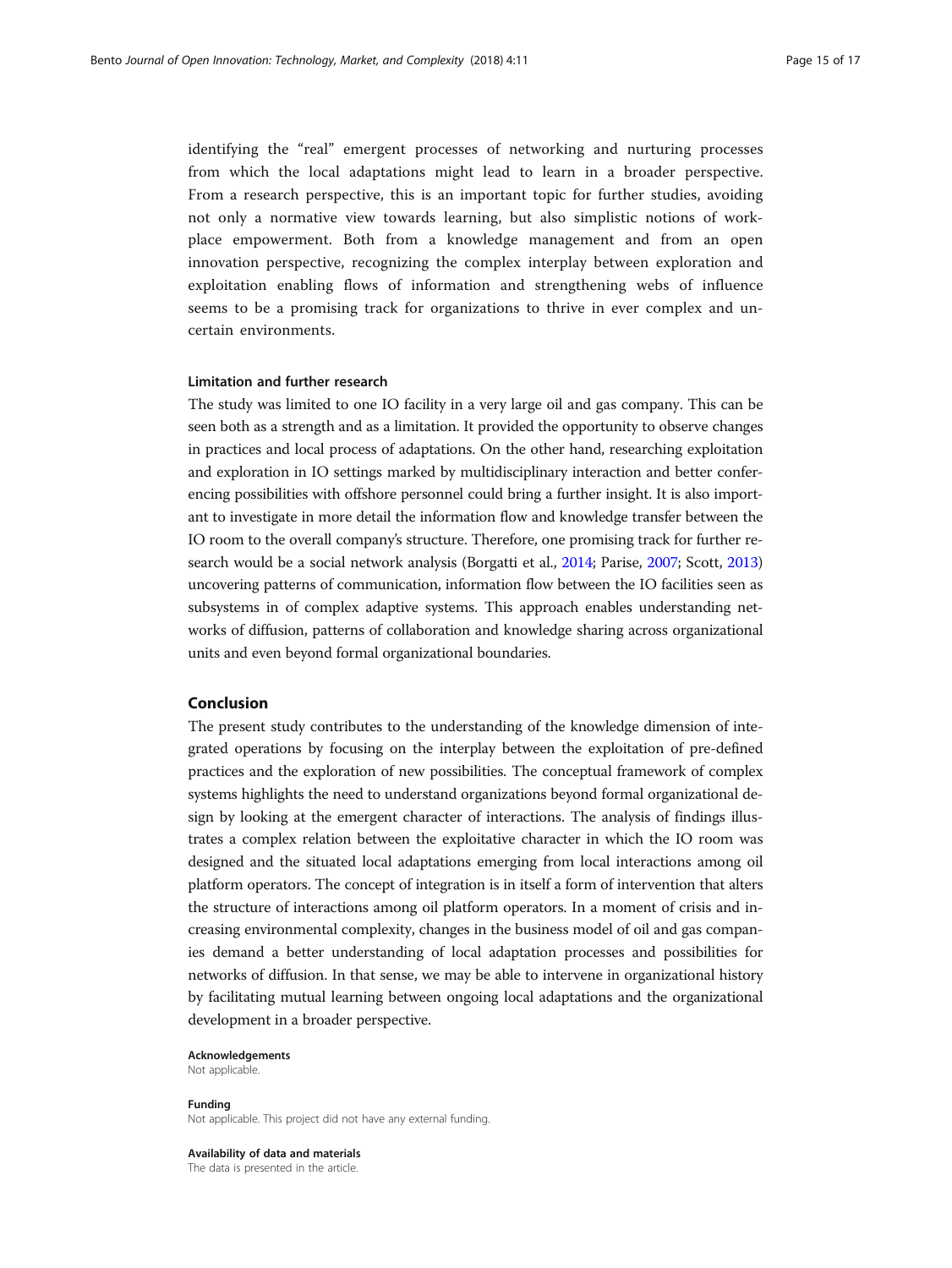#### <span id="page-15-0"></span>Author's contribution

The author is responsible for the whole article. The author read and approved the final manuscript.

#### Competing interests

The author declares that he has no competing interests.

#### Publisher's Note

Springer Nature remains neutral with regard to jurisdictional claims in published maps and institutional affiliations.

#### Received: 13 February 2018 Accepted: 14 March 2018 Published online: 27 March 2018

#### References

Almklov, P., Østerlie, T., & Haavik, T. (2014). Situated with infrastructures: Interactivity and entanglement in sensor data interpretation. Journal of the Association for Information Systems, 15(5), 263–286.

Andersen, B., Ree, G., & Sandaker, I. (2010). A web of learning opportunities. European Journal of Education, 45(3), 481–493.

Apneseth, K., Wahl, A., & Hollnagel, E. (2013). Measuring resilience in integrated planning. In E. Albrechtsen & D. Besnard (Eds.), Oil and gas, technology and humans: Risk assessment methods in organizational change (pp. 129–146). Farnham: Ashgate.

Axelrod, R., & Cohen, M. (2000). Harnessing complexity: Organizational implications of a scientific frontier. New York: Basic Books. Booth, M., & Butler, J. D. (1992). A new approach to permit to work systems offshore. Safety Science, 15(4), 309–326.

- Borgatti, S., Mehra, A., Brass, D., & Halgin, D. (2014). Social network research: Confusions, criticisms, and controversies. In D. Brass, G. Labianca, A. Mehra, D. Halgin, & S. Borgatti (Eds.), Contemporary perspectives on organizational social networks (research in the sociology of organizations, 40) (pp. 1–29). Bradford: Emerald Group Publishing Limited.
- Bremdal, B., & Korsvold, T. (2013). Knowledge markets and collective learning. Designing hybrid arenas for learning oriented collaboration. In T. Rosendahl & V. Hepsø (Eds.), Integrated operations in the oil and gas industry: Sustainability and capability development (pp. 304–327). Hershey: IGI Global.

Bryman, A., & Bell, E. (2015). Business research methods. Oxford: Oxford University Press.

Byrne, D., & Callaghan, G. (2014). Complexity theory and the social sciences. The state of the art. London: Routledge.

- Devold, H. (2013). Oil and gas production handbook: An introduction to oil and gas production. Oslo, Norway: ABB Oil and Gas Retrieved from [https://library.e.abb.com/public/34d5b70e18f7d6c8c1257be500438ac3/](https://library.e.abb.com/public/34d5b70e18f7d6c8c1257be500438ac3/Oil%20and%20gas%20production%20handbook%20ed3x0_web.pdf)
	- [Oil%20and%20gas%20production%20handbook%20ed3x0\\_web.pdf](https://library.e.abb.com/public/34d5b70e18f7d6c8c1257be500438ac3/Oil%20and%20gas%20production%20handbook%20ed3x0_web.pdf).
- Dougherty, D. (2017). Taking advantage of emergence for complex innovation eco-systems. Journal of Open Innovation: Technology, Market, and Complexity, 3(14), 1–19.
- Filstad, C., & Hepsø, V. (2009). Knowing through integrated operations in cross-disciplinary virtual teams collaboration and self-synchronization offshore and onshore. Amsterdam: Paper presented at the Organization Learning Conference (OLC) Retrieved from [http://www2.warwick.ac.uk/fac/soc/wbs/conf/olkc/archive/olkc4/papers/](http://www2.warwick.ac.uk/fac/soc/wbs/conf/olkc/archive/olkc4/papers/1acathrinefilstad.pdf) 1acathrinefilstad.pdf
- Filstad, C., Hepsø, V., & Skarholt, K. (2013). Connecting worlds through self-synchronization and boundary spanning: Crossing boundaries in virtual teams. In T. Rosendahl & V. Hepsø (Eds.), Integrated operations in the oil and gas industry: Sustainability and capability development (pp. 76–90). Hershey: IGI Global.

Gherardi, S., & Nicolini, D. (2002). Learning in a constellation of interconnected practices: Canon or dissonance? Journal of Management Studies, 39(4), 419–436.

- Grant, R. M. (2013). The Development of Knowledge Management in the Oil and Gas Industry/El desarrollo de la Dirección del Conocimiento en la industria del petroleo y gas. Universia Business Review, 40, 92–125.
- Gupta, A. K., Smith, K. G., & Shalley, C. E. (2006). The interplay between exploration and exploitation. Academy of Management Journal, 49(4), 693–706.
- Han, J. (2017). Exploitation of architectural knowledge and innovation. Journal of Open Innovation: Technology, Market, and Complexity, 3(15), 1–15.
- Henderson, J., Hepsø, V., & Mydland, Ø. (2013). What is capability approach to integrated operations? An introduction to key concepts. In T. Rosendahl & V. Hepsø (Eds.), Integrated operations in the oil and gas industry: Sustainability and capability development (pp. 1–20). Hershey: IGI Global.
- Hepsø, V. (2006). When are we going to address organizational robustness and collaboration as something other than a residual factor? Amsterdam: Paper presented at SPE intelligent energy conference and exhibition.

Hepsø, V. (2009). 'Common' information spaces in knowledge-intensive work representation and negotiation of meaning in computer- supported collaboration rooms. In D. Jemielniak & J. Kociatkiewicz (Eds.), Handbook of research on knowledge-intensive organizations (pp. 279–294). Hershey: IGI Global.

Hislop, D. (2009). Knowledge management in organizations: A critical introduction. Oxford: Oxford University Press. Holland, J. (1975). Adaptation in natural and artificial systems. Ann Arbor: University of Michigan Press.

Hollnagel, E. (2013). IO, contingency, intractability and resilience. In T. Rosendahl & V. Hepsø (Eds.), Integrated operations in the oil and gas industry: Sustainability and capability development (pp. 342–352). Hershey: IGI Global. Johnson, S. (2001). Emergence. London: Penguin Books.

Larsen, S. (2013). Managing team leadership challenges in integrated operations. In T. Rosendahl & V. Hepsø (Eds.), Integrated operations in the oil and gas industry: Sustainability and capability development (pp. 103–122). Hershey: IGI Global.

Lave, J., & Wenger, E. (1991). Situated learning: Legitimate peripheral participation. New York: Cambridge University Press. Lavie, D., Stettner, U., & Tushman, M. L. (2010). Exploration and exploitation within and across organizations. The Academy of Management Annals, 4(1), 109–155.

Levinthal, D. A., & March, J. G. (1993). The myopia of learning. Strategic Management Journal, 14(S2), 95–112.

Lima, C., Lima, G., Quelhas, O., & Ferreira, R. (2015). Integrated operations: Value and approach in the oil industry. Brazilian Journal of Operations & Production Management, 12(1), 74–87.